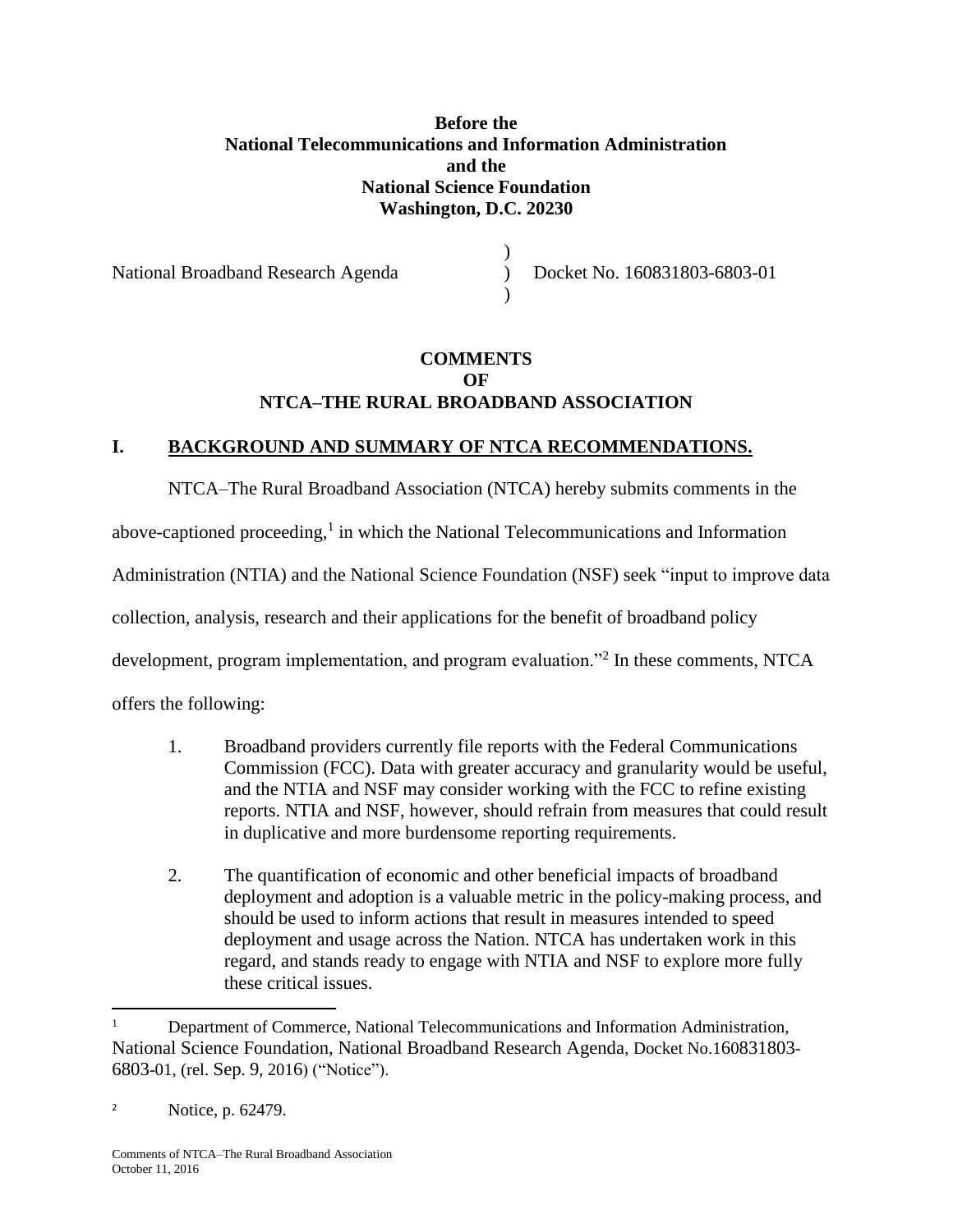3. Scientific research that leads to increased broadband capabilities and more reliable service is necessary to enable U.S. leadership in broadband-enabled services, including those that support economic development, education, energy and water utilities, health care, National security, and public safety. These endeavors, however, should not be rooted in applied research that could attempt to overbuild existing networks with duplicative infrastructure.

#### *NTCA and the Rural Provider Industry*

NTCA represents approximately 850 rural rate-of-return regulated telecommunications providers (commonly referred to as RLECs) providing service in 46 states. All of NTCA's RLEC members are full service local exchange carriers and broadband providers, and many of its members provide wireless, cable, satellite, and other competitive services to their communities. Each member is a "rural telephone company" as defined in the Communications Act of 1934, as amended by the Telecommunications Act of 1996 (the Act).

RLECs serve less than five percent of the population of the United States but cover approximately 37 percent of its landmass. These companies operate in rural and tribal areas long ago left behind by larger service providers because the markets were too high-cost – too sparsely populated, too far from larger towns and cities, and/or just too challenging to serve in terms of topography, terrain, and lack of subscriber density. RLECs operate in areas in which little, if any, "business case" can made to deploy and operate advanced communications networks absent of the availability of sufficient and predictable High Cost Universal Service Fund (USF) support to enable the provision of affordable and high-quality communications services and, in many cases, other Federal agency or private financing of those networks in the first instance.<sup>3</sup>

<sup>&</sup>lt;sup>3</sup> In 2010, the Federal Communications Commission launched a comprehensive proceeding to transition the USF to support broadband deployment. Through a series of rulemaking dockets, the Connect America Fund was created.

Comments of NTCA–The Rural Broadband Association October 11, 2016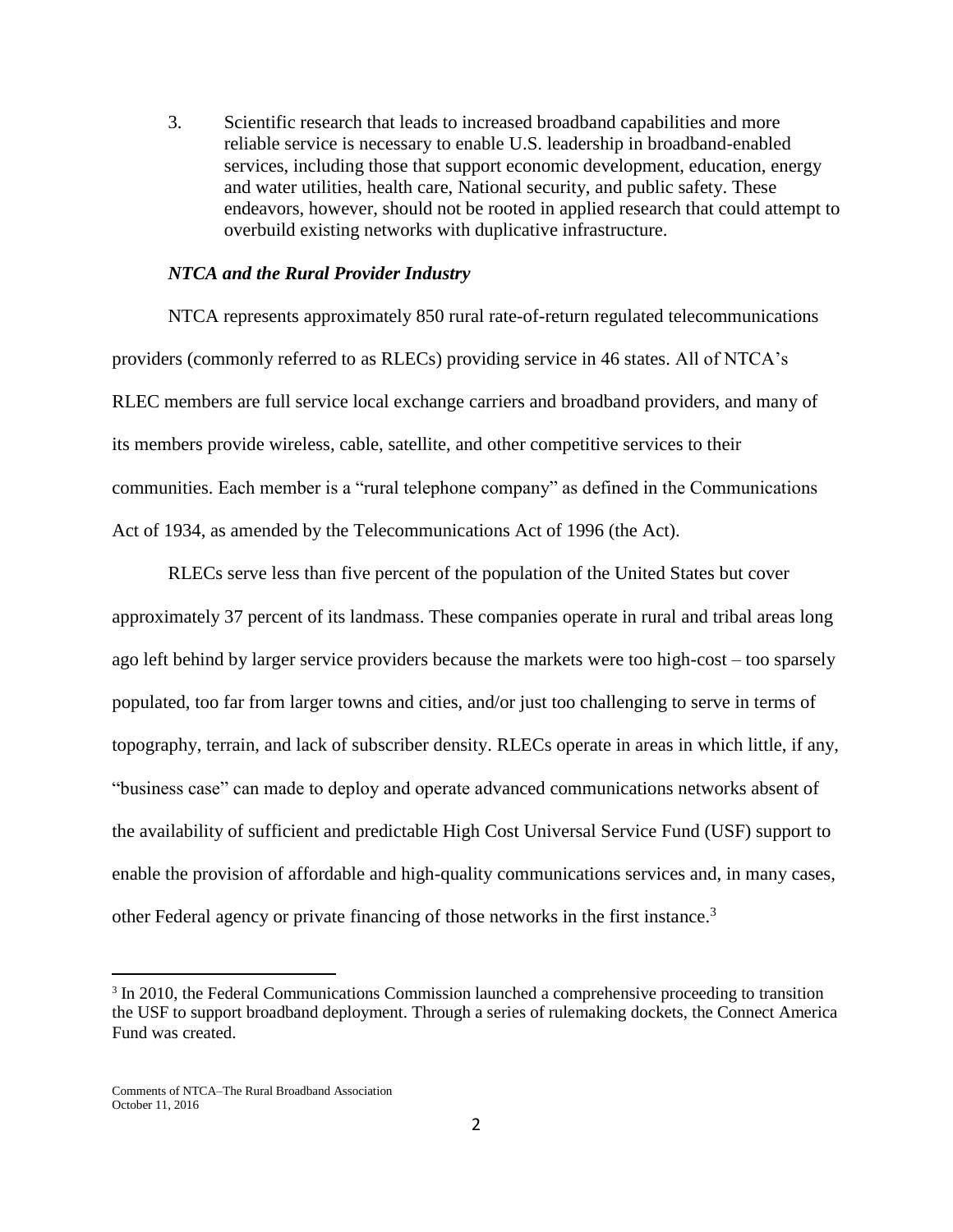As anchors (and residents) in the communities they serve, these small businesses create jobs, drive economic activity, and connect rural Americans to the world. Moreover, RLECs have been at the forefront of the broadband and Internet Protocol evolution for years, making every effort to innovate and deploy advanced networks that respond to consumer and business demands for the cutting-edge services that urban consumers take for granted.

For sixteen years, NTCA has conducted an annual survey of its membership's activities in the area of broadband deployment. <sup>4</sup> During this period, survey respondents have demonstrated that, despite a substantial number of challenges facing them (including, but not limited to, deployment cost, regulatory uncertainty, and loop length), they have done (and continue to do) a commendable job of bring high-quality broadband to their service areas.<sup>5</sup>

Although NTCA's survey data is useful in terms of understanding our member's activities and the challenges they face on an ongoing basis, the availability of additional data would most certainly prove helpful as carriers seek to deploy broadband to those currently lacking service. Additional data about where broadband has been deployed and what speeds have been deployed would be extremely valuable. In addition, data and analyses that quantify the

<sup>4</sup> [http://www.ntca.org/survey-reports/survey-reports.html.](http://www.ntca.org/survey-reports/survey-reports.html)

 $<sup>5</sup>$  As far as a decade ago, the achievements of the rural industry were noted by the Federal State Joint</sup> Board on Universal Service ("A significant portion of the High Cost Loop fund supports the capital costs of providing broadband-capable loop facilities for rural carriers. Under this system, rural LECs (RLECs) have done a commendable job of providing broadband to all their customers. While this program may need adjustment, we recognize its effectiveness in maintaining an essential network for POLRs [providers of last resort] and in deploying broadband."). *High Cost Universal Service Support; Federal-State Joint Board on Universal Service: Recommended Decision,* Docket Nos. 05-337, 96-45, FCC 07J-4, at para. 30 (2007). NTCA notes, however, that the task of deploying and maintaining broadband, much like the evolution and advancement of the technology itself, is an on-going task to keep pace with market developments and consumer demands.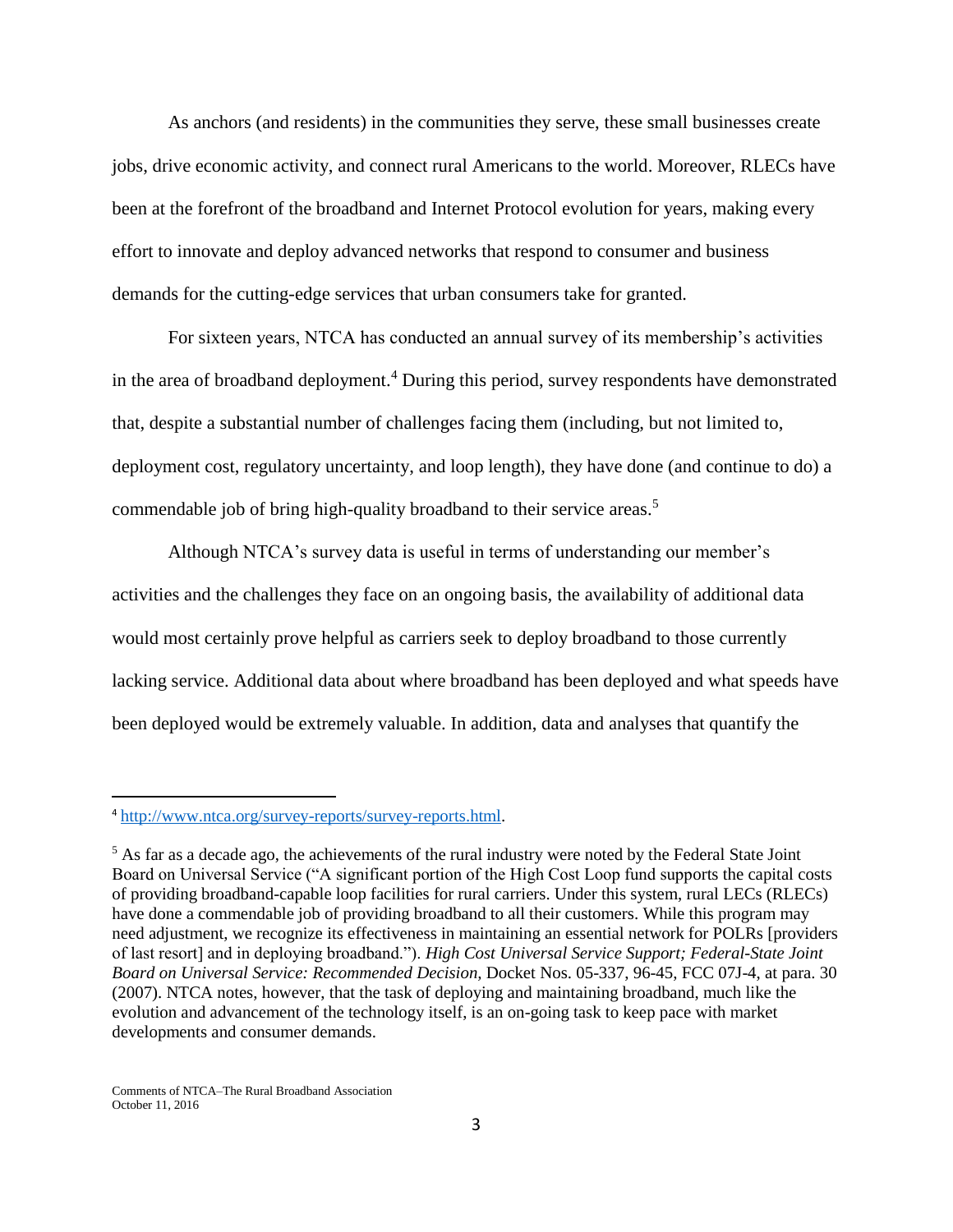socioeconomic benefits of broadband deployment would help support the argument that the investments made in broadband are dollars well spent. These endeavors, however, should build upon existing processes.

# **II. HIGHER QUALITY BROADBAND ACCESS AND ADOPTION DATA IS NEEDED, BUT IT IS CRITICALLY IMPORTANT NOT TO DUPLICATE CURRENT DATA COLLECTION EFFORTS.**

One of the key components of bringing broadband service to unserved or underserved areas is identifying more accurately where broadband has already been deployed. Any efforts that add to the current knowledge base will make the job of policymakers and rural broadband providers alike easier and more effective.

The FCC currently collects broadband data on its Form 477 – Local Telephone Competition and Broadband Reporting. <sup>6</sup> All facilities-based broadband providers are required to file Form 477 with the FCC twice a year, providing information on where they offer Internet access service at speeds exceeding 200 kbps in at least one direction. On the form, providers (specifically, those that provide "fixed," non-mobile services) file lists of census blocks in which they can or do offer service to at least one location, with additional information about the service. Although the Form 477 is a source of valuable information about broadband deployment and usage, the relatively broad posts within which data is reported (specifically, that a single location in a census block deems a census block "served") do not establish a particularly granular data set.

Any perceived confidence in Form 477 data, however, is counterbalanced by the imperative to not affix new and burdensome reporting requirements upon broadband providers

<sup>6</sup> https://www.fcc.gov/general/form-477-reporting

Comments of NTCA–The Rural Broadband Association October 11, 2016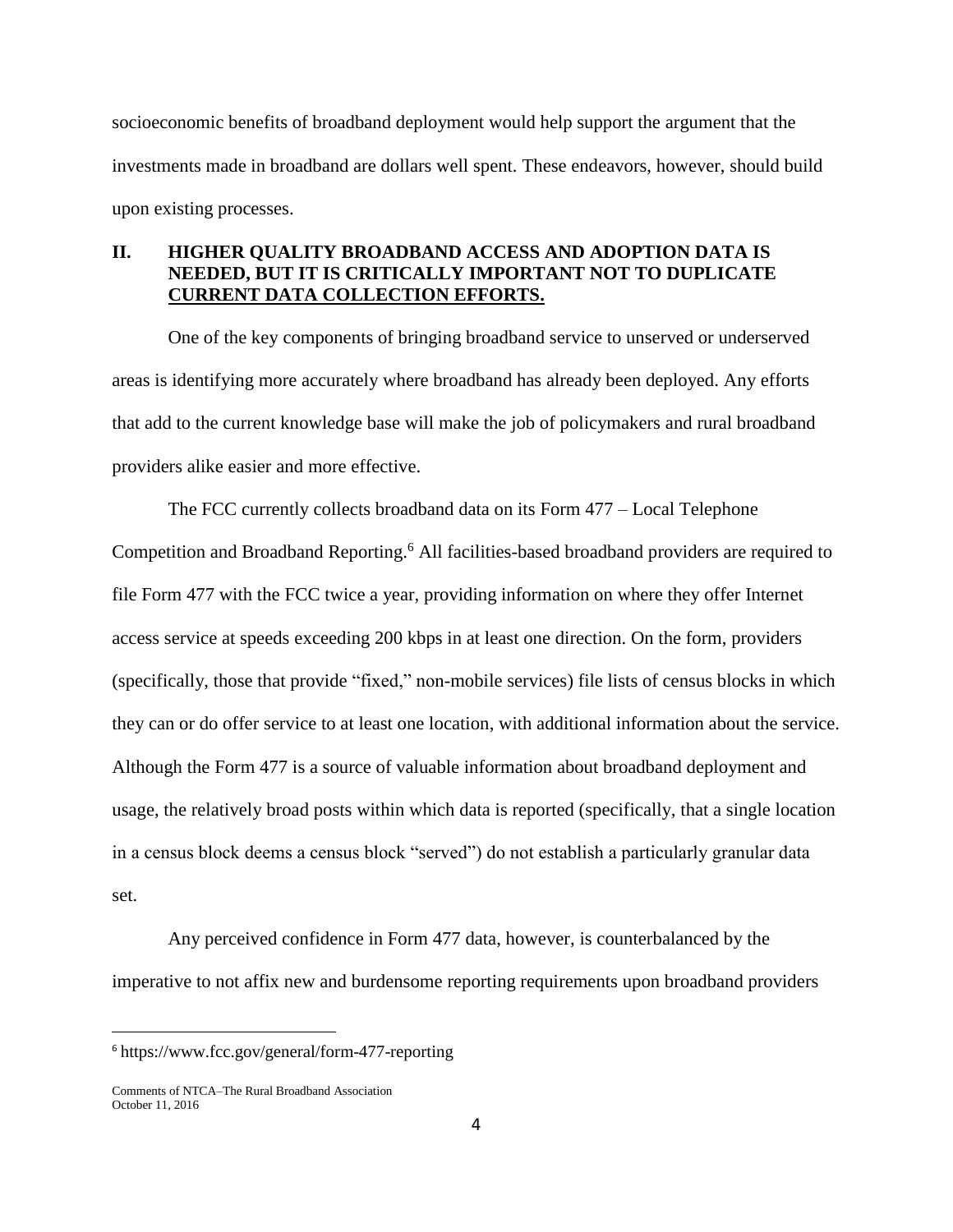generally and small businesses in particular. To have a better understanding of the burdens placed upon its member companies by the numerous mandatory data requests these companies are subject to, NTCA conducted a survey<sup>7</sup> in March 2016 asking member companies about the resources they must devote on a regular basis to completing these requests. NTCA received responses from 149 member companies, representing a 24% response rate. Responding companies ranged from a low of one employee to a high of 678 employees. The average number of employees of responding companies was 40, and the median 20.

 Survey respondents reporting spending, on average, a total of 76 hours completing the FCC Form 477, submitted in March and September annually. For small providers with limited resources, this represents a significant commitment. Respondents also reported devoting, on average, 587 hours annually responding to all mandatory forms and data requests—the equivalent of more than 73 workdays per year.

Although additional data on broadband access and adoption would undoubtedly prove useful, small, rural carriers can ill afford devoting additional resources resubmitting information that is already being collected elsewhere. Any additional burdens placed on carriers must be examined carefully in order to determine what is potentially useful new information, and what is duplicative.

Reporting burdens are of greater concern to small, rural providers as they have fewer resources to devote to such tasks, and time and energy dedicated to filling out forms is time and energy that could otherwise be devoted to the important job of serving customers. More data is

<sup>7</sup> NTCA Member Reporting Burden Survey, March 2016. Summary of survey results attached as an appendix to these comments.

Comments of NTCA–The Rural Broadband Association October 11, 2016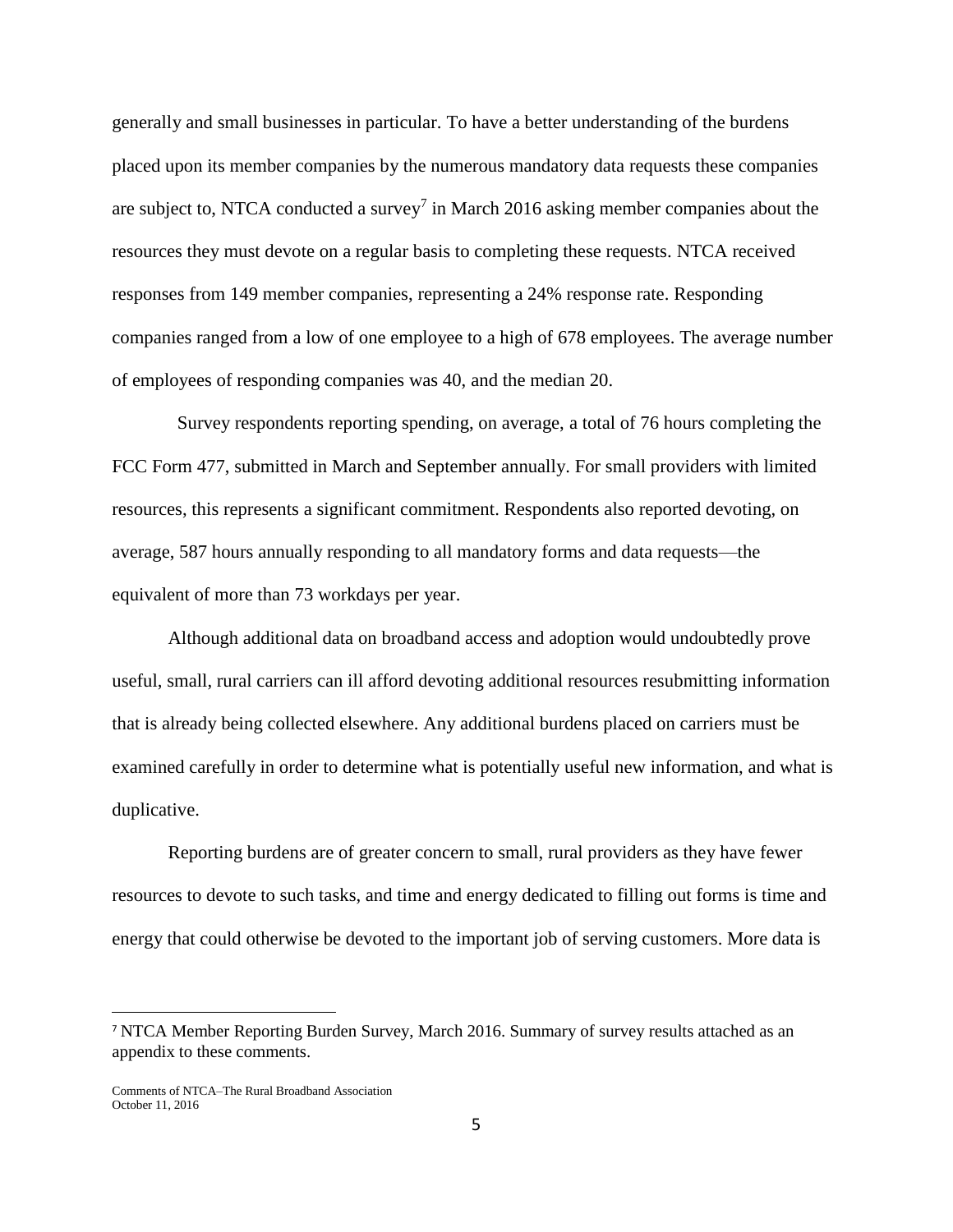helpful—but it is critically important that any new data collection efforts build upon, rather than duplicate, current data collection instruments.

# **III. DATA ILLUSTRATING THE SOCIOECONOMIC BENEFITS OF BROADBAND DEPLOYMENT WOULD HELP DETERMINE WHETHER THE DOLLARS INVESTED INTO BROADBAND DEPLOYMENT ARE PAYING DIVIDENDS.**

Though perhaps more difficult to compile that information on where and how much broadband has been deployed, data and analysis that quantifies the benefits of broadband from a socioeconomic standpoint would also prove beneficial. Data indicate that interdependencies among rural and urban areas support economic and other benefits that while sourced in one type region make their ultimate impact in the other. Federal loan and other funding programs that support broadband deployment in remote and high-cost areas of the country enable benefits that accrue to the entire Nation.

In April of 2016 the Hudson Institute, in conjunction with the Foundation for Rural Service (FRS), released a report examining the economic benefits of rural broadband deployment.<sup>8</sup> In the study, the Hudson Institute determined that rural broadband contributes \$24.1 billion to the nation's gross domestic product (GDP) on an annual basis. Further, Hudson determined that \$8.2 billion (34%) of that total accrued to rural areas, while \$15.9 billion (66%) accrued to urban areas.<sup>9</sup> These results indicate that investment in rural broadband brings returns that reach far beyond the confines of rural America.

<sup>&</sup>lt;sup>8</sup> The Hudson Institute, "The Economic Impact of Rural Broadband," April 2016, ("Hudson Paper"). [https://s3.amazonaws.com/media.hudson.org/files/publications/20160419KuttnerTheEconomicImpactofR](https://s3.amazonaws.com/media.hudson.org/files/publications/20160419KuttnerTheEconomicImpactofRuralBroadband.pdf) [uralBroadband.pdf.](https://s3.amazonaws.com/media.hudson.org/files/publications/20160419KuttnerTheEconomicImpactofRuralBroadband.pdf)

<sup>9</sup> Hudson paper, pp. 13-14.

Comments of NTCA–The Rural Broadband Association October 11, 2016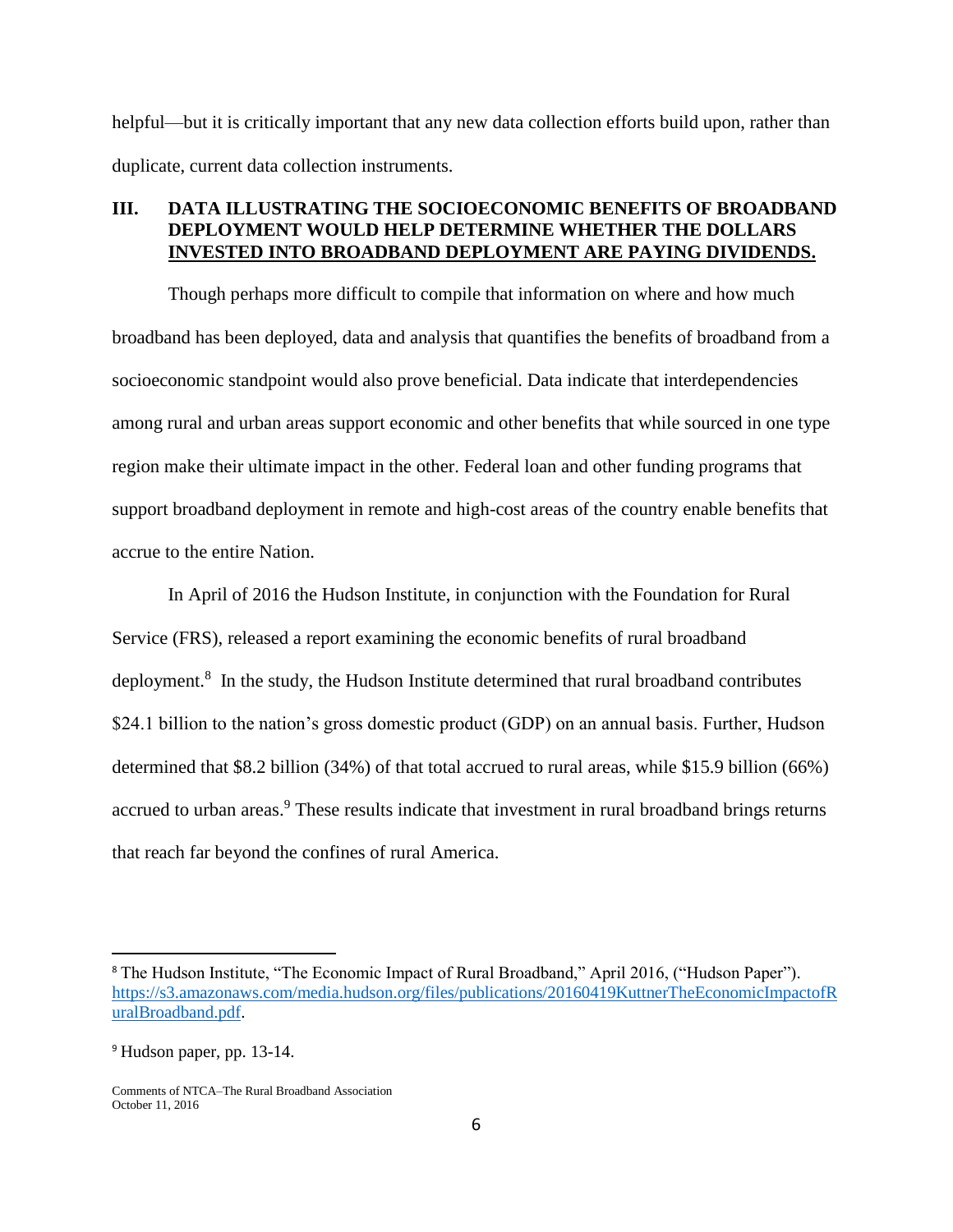Hudson also found that rural broadband investment was a major driver of job growth. Hudson estimates that 69,595 jobs are directly attributable to rural broadband. Again, these benefits accrue to both rural and urban areas: 32,014 (46%) of these jobs are in rural areas, and 37,581 (54%) in urban areas.<sup>10</sup>

Finally, Hudson found that rural broadband supported over \$100 billion in e-commerce in 2015. Nearly \$10 billion of that total involved retail sales; Hudson estimates that if that broadband deployment in rural areas was equivalent to that in urban areas, sales would be at least \$1 billion higher.<sup>11</sup>

Other studies have examined the impact of rural broadband deployment, as well. A February 2015 Research Policy Brief, entitled "Broadband's Contribution to Economic Health in Rural Areas"<sup>12</sup> from Cornell University's Community & Regional Development Institute (CaRDI), found that median income, number of firms, and education levels in non-metro counties were all positively correlated to the level of broadband adoption in those counties. At the same time, researchers found that both unemployment and poverty rates were inversely correlated to broadband adoption.

The issue of rural and urban relationships has also been explored. A survey of literature paper published by NTCA's Smart Rural Community (SRC) program in 2015 utilized data culled from the U.S. Department of Agriculture, state agriculture departments, telemedicine

<sup>10</sup> *Id., p. 13.*

<sup>11</sup> *Id., pp. 19-20.*

 $12$  http://cardi.cals.cornell.edu/publications/research-policy-briefs/broadband%E2%80%99s-contributioneconomic-health-rural-areas

Comments of NTCA–The Rural Broadband Association October 11, 2016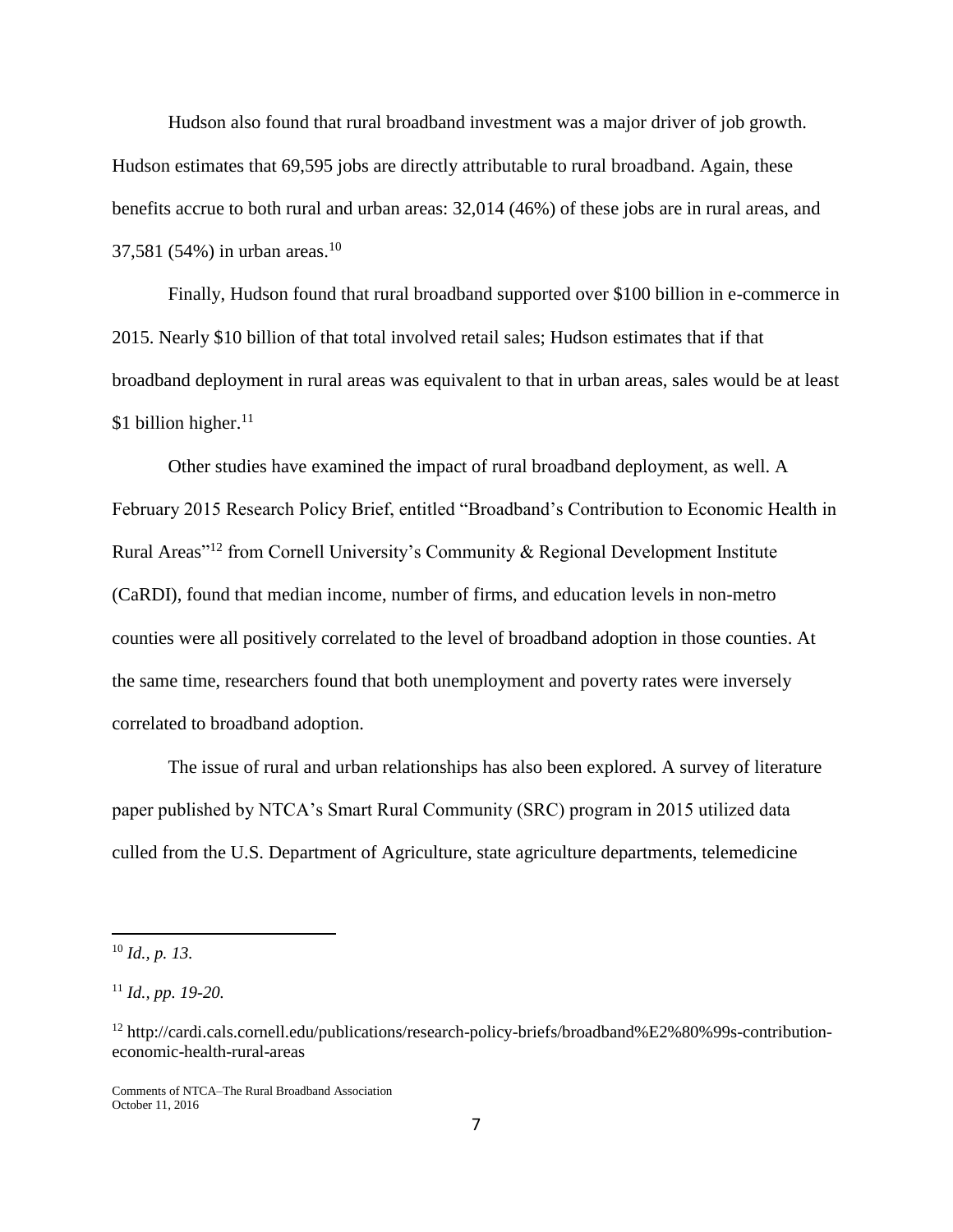resources, and numerous academic resources to demonstrate that rural broadband deployment is an issue of National, rather than solely rural, concern.<sup>13</sup> New and contemporaneous data and additional research would provide a better understanding of why increasing levels of broadband deployment and adoption in rural America is so critically important.

 NTIA and NSF are well-placed to understand the need for new research modalities to address the problem. As noted by Norman Jacknis, Senior Fellow, Intelligent Community Forum, "old industrial measures are not measuring the impact of the digital economy, which means they are not measuring the value of that digital economy in rural areas – or anywhere, for that matter." <sup>14</sup> In a time when all expenditures in infrastructure must be carefully examined to ensure that they can pass the cost/benefit test, development of additional data about the socioeconomic benefits of broadband would go a long way toward allowing for determination that the level of investment made in rural areas is optimal.

<sup>13</sup> Seidemann, Joshua *"Beyond Rural Walls: Identifying Impacts and Interdependencies Among Rural and Urban Spaces,"* NTCA/Smart Rural Community (2015) (*[https://www.ntca.org/images/stories/Documents/Advocacy/SmartCommunity/src\\_beyond\\_the\\_rural\\_wall](https://www.ntca.org/images/stories/Documents/Advocacy/SmartCommunity/src_beyond_the_rural_walls_white_paper.pdf) [s\\_white\\_paper.pdf\)](https://www.ntca.org/images/stories/Documents/Advocacy/SmartCommunity/src_beyond_the_rural_walls_white_paper.pdf).* 

<sup>&</sup>lt;sup>14</sup> The afore-mentioned paper was discussed in Washington at public event; a summary of the panel discussion was published following the event. Dr. Jacknis' remarks can be found there. *See, "Beyond Rural Walls: A Scholars' Conversation About Rural and Urban Spaces"* at 10 (https://moody.utexas.edu/sites/communication.utexas.edu/files/images/content/tipi/Beyond%20Rural%2 0Walls-exerptsNB.pdf)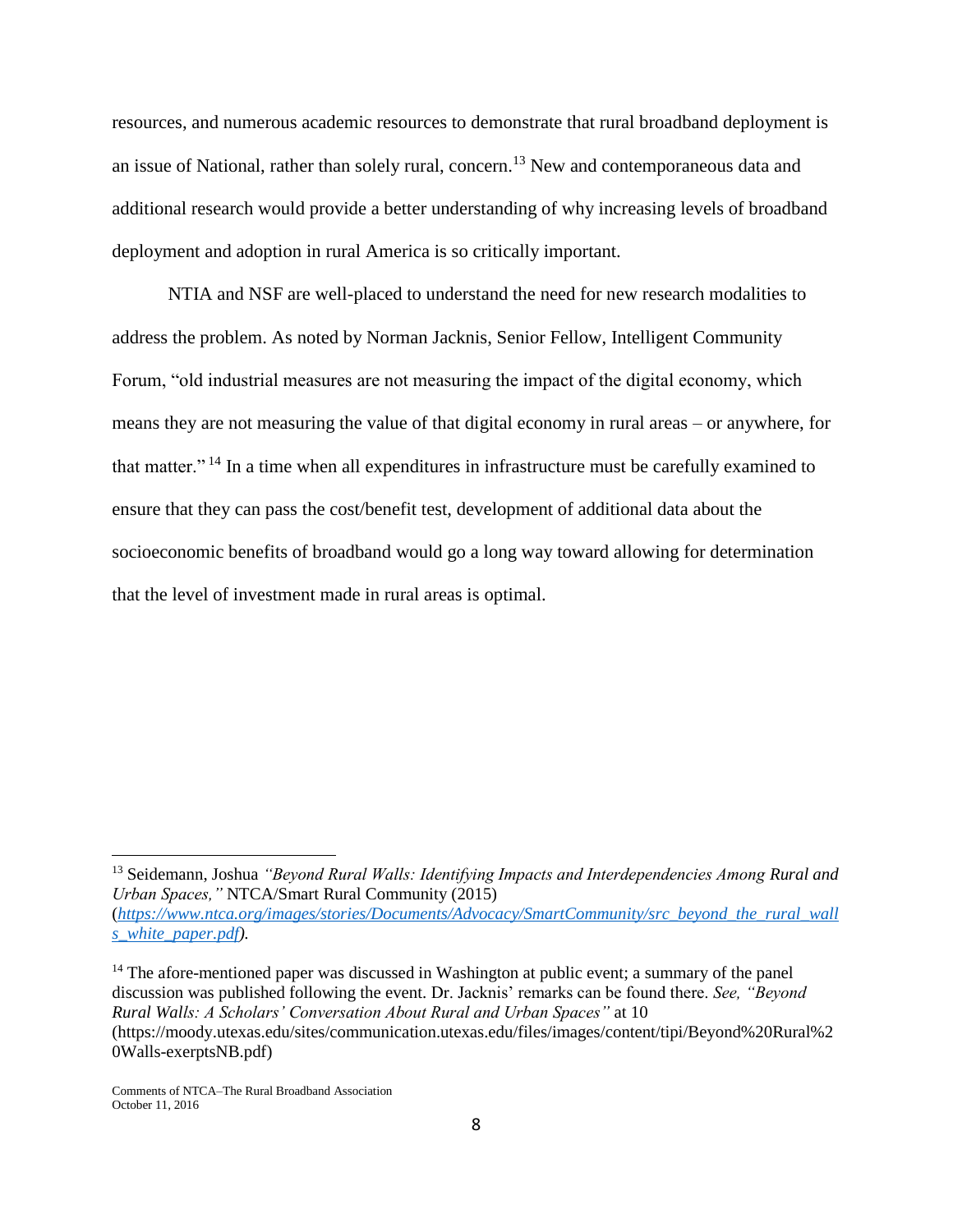# **IV. WHILE TECHNOLOGY RESEARCH ON BROADBAND ADVANCEMENTS IS USEFUL, IT IS CRITICALLY IMPORTANT THAT SUCH WORK NOT BE APPLIED RESEARCH THAT TIPS THE MARKETPLACE SCALES.**

Perhaps more so than in any other industry, technology change in telecommunications is ongoing and transformative. Research that results in gains in technological innovation holds the potential to move the industry forward in a cost effective manner. The ultimate goal of technology development should be enabling faster broadband speeds and more reliable service, in the most efficient manner possible.

But, there are dangers to innovation that must be avoided if the ultimate goal is widespread deployment of affordable broadband service. *Applied* research, *e.g.,* research that benefits one technology over the other from the outset and distorts the mechanisms of the free market, will not result in efficient outcomes. Rather, the marketplace, and the providers that must operate within the constraints of the marketplace, are best suited to determine the most effective and efficient means of bringing broadband service to specific parts of the nation. Efforts aimed from the outset at promoting the use of one particular technology to the disadvantage of others will be, ultimately, ineffective. Resources spent in the research and development of certain technologies to the detriment of other, worthy technologies distort the machinations of the marketplace and will result in waste and inefficiency.

Another danger that will impede the deployment of broadband to areas lacking service is overbuilding—deploying networks to locations already served by existing infrastructure. Any resources devoted to replicating currently-existing and operating networks are resources that could otherwise be used to bring broadband to Americans currently lacking service altogether – or, just as importantly, to sustain service in rural areas where high costs make it difficult or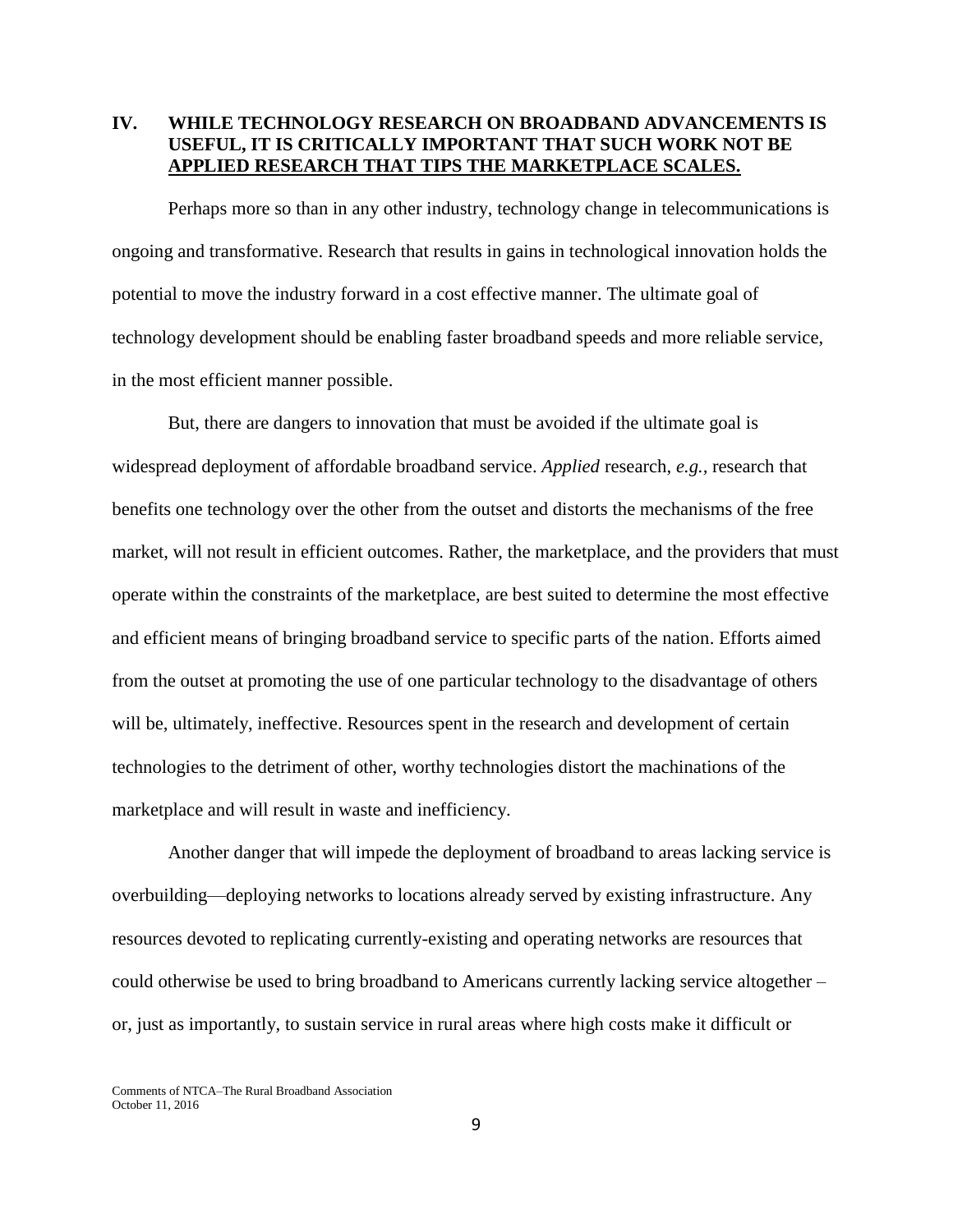impossible to make the business case for ongoing operations and upgrades and the provision of affordable services to consumers. NTIA and NSF should therefore ensure that their efforts with respect to research and data publication do not enable or empower governmental intrusion into markets where one or more providers have already made network investments.

### **V. CONCLUSION.**

NTCA applauds the efforts of NTIA and NSF in considering ways to improve the public availability of data regarding the availability and affordability of advanced communications. Additional data on broadband access and adoption can be useful—provided that there is no redundancy with current data collection efforts. Additional data on the socioeconomic benefits of broadband will prove invaluable in advocacy efforts to justify ongoing investment in broadband deployment. And, while technological research can provide important information about new and innovative ways to deploy broadband to the most rugged and high-cost parts of the country, it is vitally important that this research be conducted in a fair manner, one that does not favor or incentivize the promotion of any particular technology from the outset, skew markets, or undermine the efforts of existing operators and their existing investments in advanced communications networks.

Respectfully submitted,

By: /s/ Richard J. Schadelbauer Richard J. Schadelbauer Manager, Economic Research and Analysis rschadelbauer@ntca.org

4121 Wilson Blvd., Ste. 1000 Arlington, VA 22203 703-351-2000

Comments of NTCA–The Rural Broadband Association October 11, 2016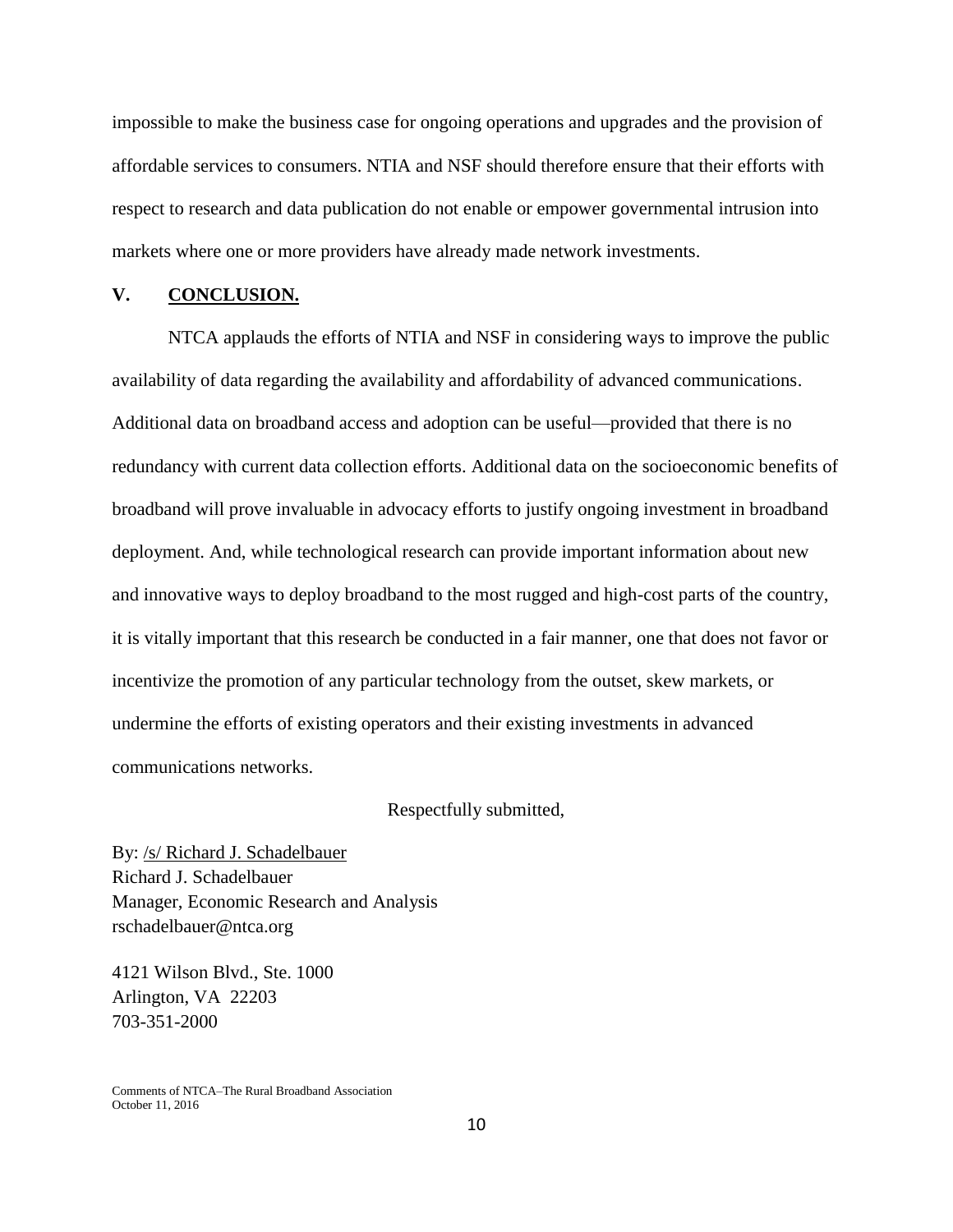

### **NTCA Member Reporting Burden Survey – Summary of Results**

Telecommunications service providers are called upon to do more than merely provide high quality service to their customers. They are also compelled to expend precious resources to comply with "onesize-fits-all" reporting requirements and to respond to numerous, ongoing requests for quantitative information about their operations.

For small providers, such demands can present a particular problem. Smaller staffing levels mean that there are fewer resources available for responding to data requests. Any time spent responding to data requests means less time available for installing networks and serving customers.

The best way to accurately grasp the scope of the reporting burdens placed upon these providers is to ask them directly.

### **OVERVIEW OF THE SURVEY**

In March of 2016, NTCA–The Rural Broadband Association, in cooperation with the Small Company Coalition (SCC), surveyed its members on the burdens imposed upon them by various data requests. NTCA is a national association of nearly 900 small businesses that provide service in rural portions of 44 states. All NTCA members are "rural telephone companies" as defined in the Communications Act of 1934, as amended. Despite their small size, NTCA members deliver high-quality communications services in the most sparsely-populated, highest-cost rural areas of the country, in the face of substantial economic challenges. NTCA's membership includes both cooperatives and commercial operators. The SCC is an alliance of rural telecommunications companies formed to educate and empower small rural ILEC communications providers on methods to influence and eliminate harmful regulations and legislation.

### **SURVEY RESULTS**

 $\overline{a}$ 

The survey URL was distributed via email to all of the NTCA member companies in NTCA's database. The messages contained instructions for online access to the survey. Responses were received from 149 member companies, a 24% response rate.<sup>1</sup>

There was a wide variation in the size of the responding companies, as measured by number of employees. Responding companies ranged from a low of 1 employee to a high of 678 employees. The average number of employees was 40, and the median 20.<sup>2</sup>

<sup>&</sup>lt;sup>1</sup> Based on this sample size, results of this survey can be assumed to be accurate to within  $\pm$  7% at the 95% confidence level.

<sup>&</sup>lt;sup>2</sup> Across the results of this survey, there is some variation between the mean and median values. The mean is calculated as the numerical sum of all responses divided by the number of responses, while the median is the central value of all responses when arranged in numerical order. Because there are a small number of relatively larger companies responding, they exert some influence on the mean, which will thus tend to be greater than the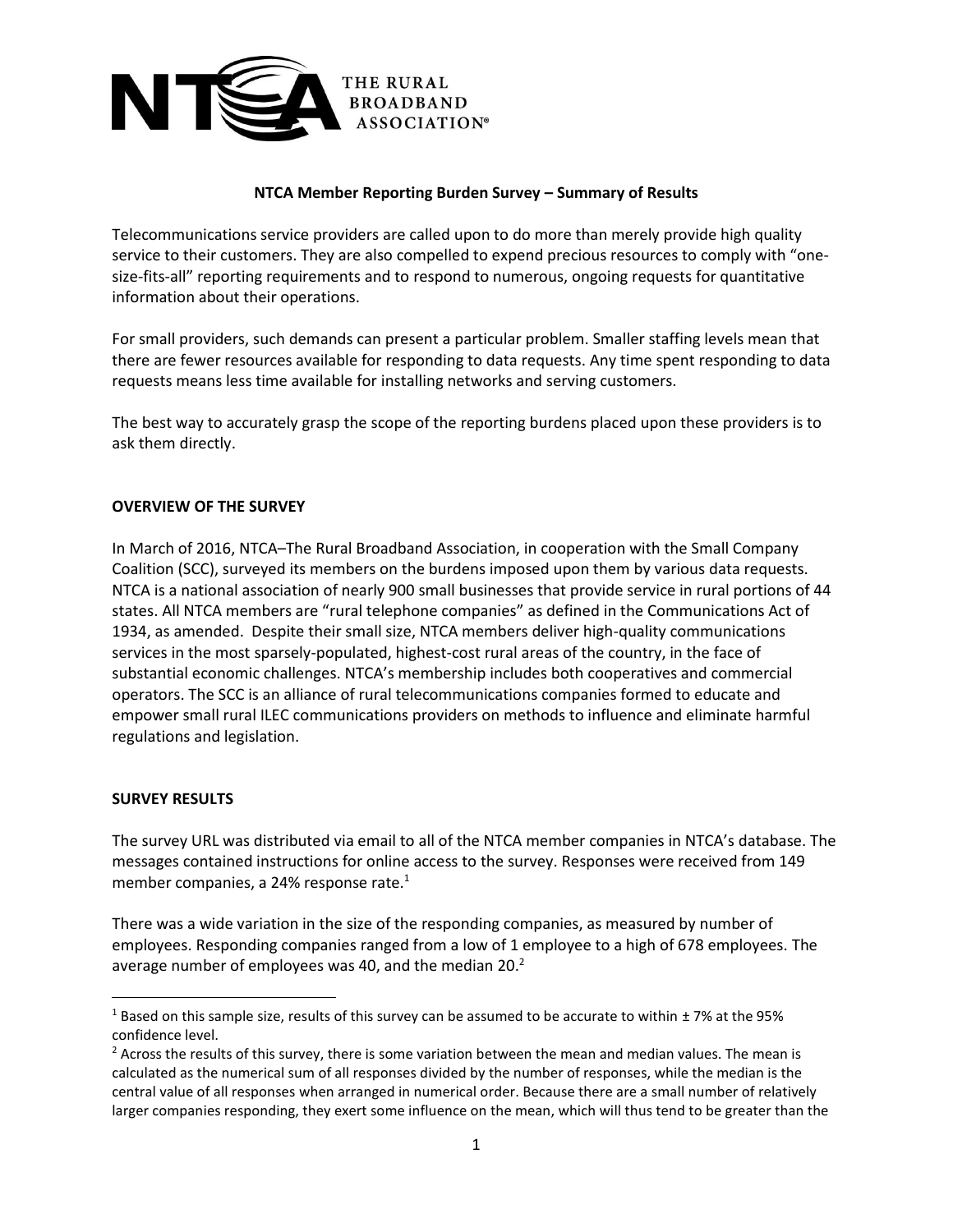

The results of the survey responses are presented in Table 1. Respondents were given a list of data forms and asked to provide the typical number of hours spent preparing their response to each. In addition, respondents were offered the opportunity to "write in" any other form which posed a significant burden. Only one was cited by a substantial number of respondents: the Telecommunications Reporting Worksheet, Form 499Q and 499A, by 29 respondents. It has been included in Table 1.

### **Table 1. Survey Respondents' Reporting Burden by Form (Listed Chronologically)**

|                                                     | Mean   | <b>Median</b>  | <b>Minimum</b> | <b>Maximum</b> |
|-----------------------------------------------------|--------|----------------|----------------|----------------|
|                                                     | (hrs.) | (hrs.)         | (hrs.)         | (hrs.)         |
| Form 502: Numbering Resource Utilization/           |        |                |                |                |
| Forecast (Jan.)                                     | 5      | 3              | 1              | 40             |
| Interstate Revenue Projections (Feb.)               | 39     | 22             | $\mathbf{1}$   | 40             |
| Form 477 - Local Competition and Broadband          |        |                |                |                |
| <b>Reporting (March)</b>                            | 38     | 15             | 1              | 661            |
| <b>ICC/CAF Data Collection (March)</b>              | 24     | 17             | $\overline{2}$ | 150            |
| <b>Advance Services Data Request (April)</b>        | 12     | 8              | 1              | 120            |
| Rate of Return Carrier CAF ICC Support (June)       | 12     | 8              | $\overline{2}$ | 120            |
| USF 16-1 High Loop Cost Data Collection (July)      | 19     | 10             | $\mathbf{1}$   | 160            |
| <b>Interstate Separations Cost Study (July)</b>     | 239    | 132            | $\mathbf{1}$   | 1550           |
| Annual ETC Reporting and Form 481 (July)            | 60     | 35             | $\overline{2}$ | 520            |
| Form 502 - Numbering Resource Utilization/          |        |                |                |                |
| <b>Forecast (August)</b>                            | 5      | 3              | 1              | 60             |
| Mandatory Customer Services Questionnaire (Aug.)    | 12     | 5              | $\mathbf{1}$   | 100            |
| Form 477 - Location Competition and Broadband       |        |                |                |                |
| <b>Reporting (Sept.)</b>                            | 38     | 14             | $\mathbf{1}$   | 661            |
| <b>Universal Support Use Certification (Oct.)</b>   | 4      | $\overline{2}$ | 1              | 40             |
| Lifeline Customer Recertification (Dec.)            | 55     | 8              | $\mathbf{1}$   | 1845           |
|                                                     |        |                |                |                |
| Other (Selected by Respondents:                     |        |                |                |                |
| <b>Telecommunications Reporting Worksheet, Form</b> |        |                |                |                |
| 499Q & 499A (n = 29)                                | 25     | 15             | 4              | 200            |
|                                                     |        |                |                |                |
|                                                     |        |                |                |                |
| <b>TOTAL ANNUAL REPORTING BURDEN</b>                | 587    | 297            |                |                |
|                                                     |        |                |                |                |

The average annual reporting burden for all forms is 587 hours, or more than 73 workdays per year.

median value. Conversely, the smaller median indicates that relatively more respondents are clustered toward the smaller end of the scale. In order to ensure that the substantial burdens on the larger companies are accounted for here, we will focus on the mean value of the responses to survey questions (though we report the median values, as well.)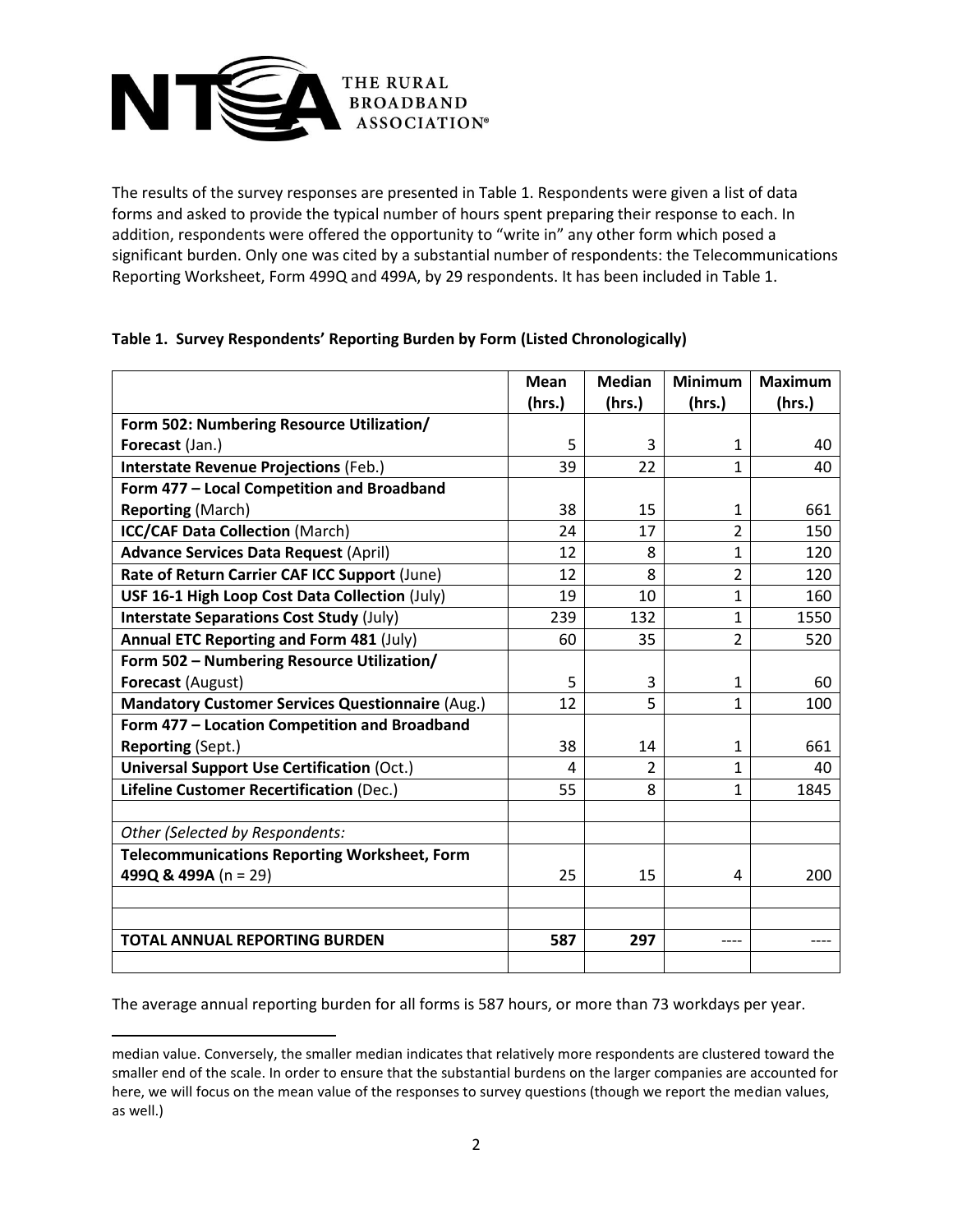

### **ANALYSIS**

While the various forms were provided to the respondents in chronological order (according to when during the course of the year they were required to be submitted), in analyzing this information it is more useful to rank the relative burden by mean total hours required. The relative burdens, listed in descending order, are as follows (FCC reports are in red and underlined; cost/industry submissions are in black):

- 1. Interstate Separations Cost Study (239 hours)
- 2. Form 477 (76 hours, consisting of 38 hours twice per year)
- 3. Form 481 (60 hours)
- 4. Lifeline Customer Recertification (55 hours)
- 5. Interstate Revenue Projections (39 hours)
- 6. Form 499 (25 hours)
- 7. ICC/CAF Data Collection (24 hours)
- 8. USF 16-1 High Cost Loop Data Collection (19 hours)
- 9t. Advanced Services Data Request (12 hours)
- 9t. Rate of Return Carrier CAF ICC Support (12 hours)
- 9t. Mandatory Customer Services Questionnaire (12 hours)
- 12. Form 502 NRUF (10 hours, consisting of 5 hours twice per year)
- 13. Universal Service Use Certification (4 hours)

The FCC provides the OMB with an estimate for the time required to complete many of its forms. Some pertinent examples of the relative burden estimated by the FCC compared to reporting burdens estimated by NTCA members include:

- Form 477 The FCC estimates an average burden of 387 hours per response. The survey found 38 hours per response mean (349 hours below the FCC estimate.)
- Form 481 The FCC estimates an average burden of 20 hours per response. The survey found 60 hours per response mean (40 hours above the FCC estimate.)
- Form 499 The FCC estimates an average burden of 13.5 hours per response. Our survey found 25 hours per response mean (11.5 hours above the FCC estimate.)
- Form 502 The FCC estimates an average burden of 44 hours per response. The survey found 5 hours per response mean (39 hours below the FCC estimate.)

There does not seem to be a discernable trend between the FCC estimate of reporting burden and the actual burden reported by our member companies. In some instances the FCC estimate is significantly less than the actual burden; in others, significantly more.